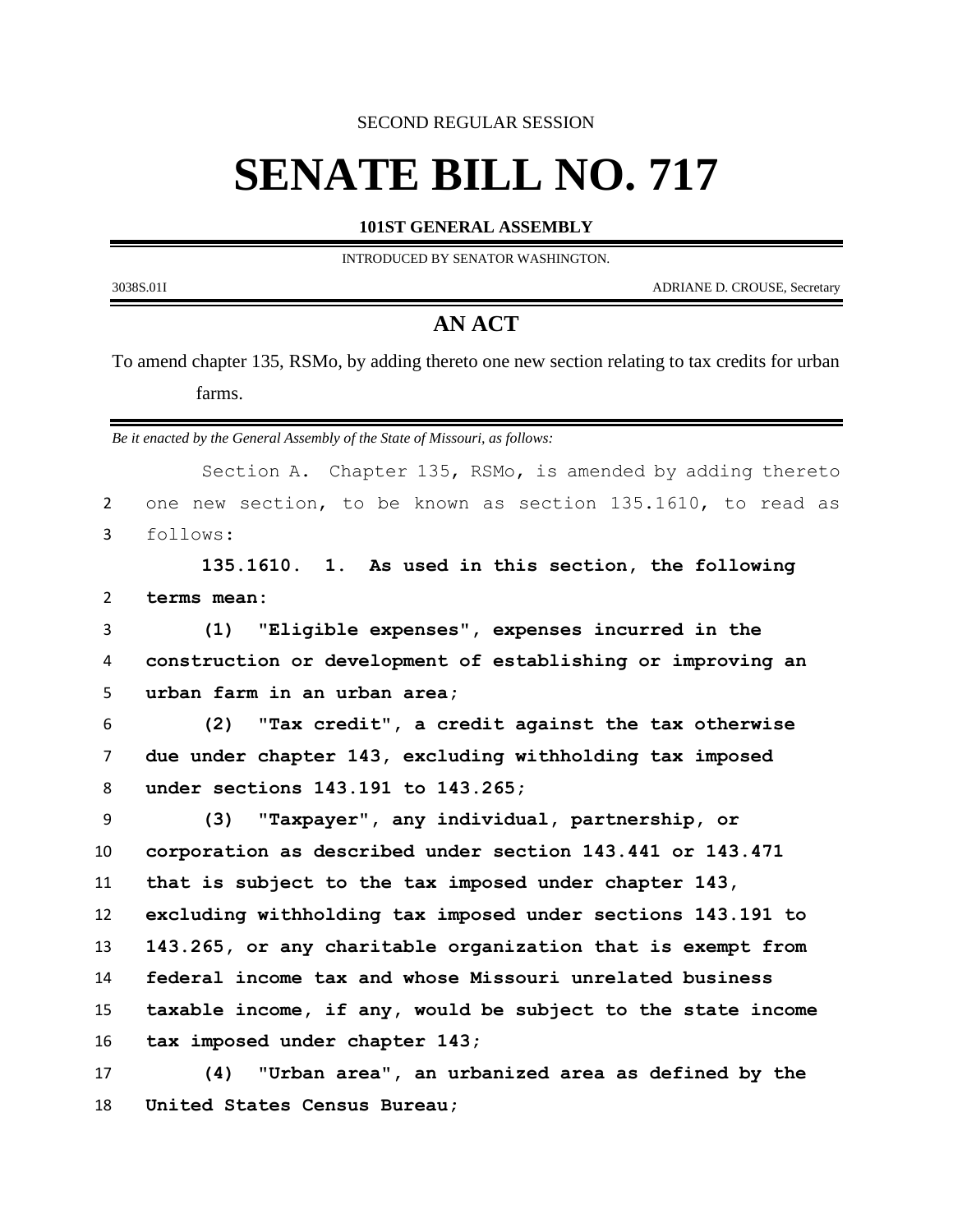**(5) "Urban farm", an agricultural plot or facility in an urban area that produces agricultural products solely for distribution to the public by sale or donation. "Urban farm" shall include community-run gardens. "Urban farm" shall not include personal farms or residential lots for personal use.**

 **2. A taxpayer shall be allowed to claim a tax credit against the taxpayer's state tax liability in an amount equal to fifty percent of the taxpayer's eligible expenses for establishing or improving an urban farm.**

 **3. The amount of the tax credit claimed shall not exceed the amount of the taxpayer's state tax liability in the tax year for which the credit is claimed, and the taxpayer shall not be allowed to claim a tax credit under this section in excess of five thousand dollars for each urban farm. However, any tax credit that cannot be claimed in the tax year the contribution was made may be carried over to the next three succeeding tax years until the full credit is claimed.**

 **4. The total amount of tax credits that may be authorized under this section shall not exceed one hundred thousand dollars in any calendar year.**

 **5. Tax credits issued under the provisions of this section shall not be transferred, sold, or assigned.**

 **6. The Missouri agriculture and small business development authority may promulgate rules to implement the provisions of this section. Any rule or portion of a rule, as that term is defined in section 536.010, that is created under the authority delegated in this section shall become effective only if it complies with and is subject to all of the provisions of chapter 536 and, if applicable, section 536.028. This section and chapter 536 are nonseverable, and**